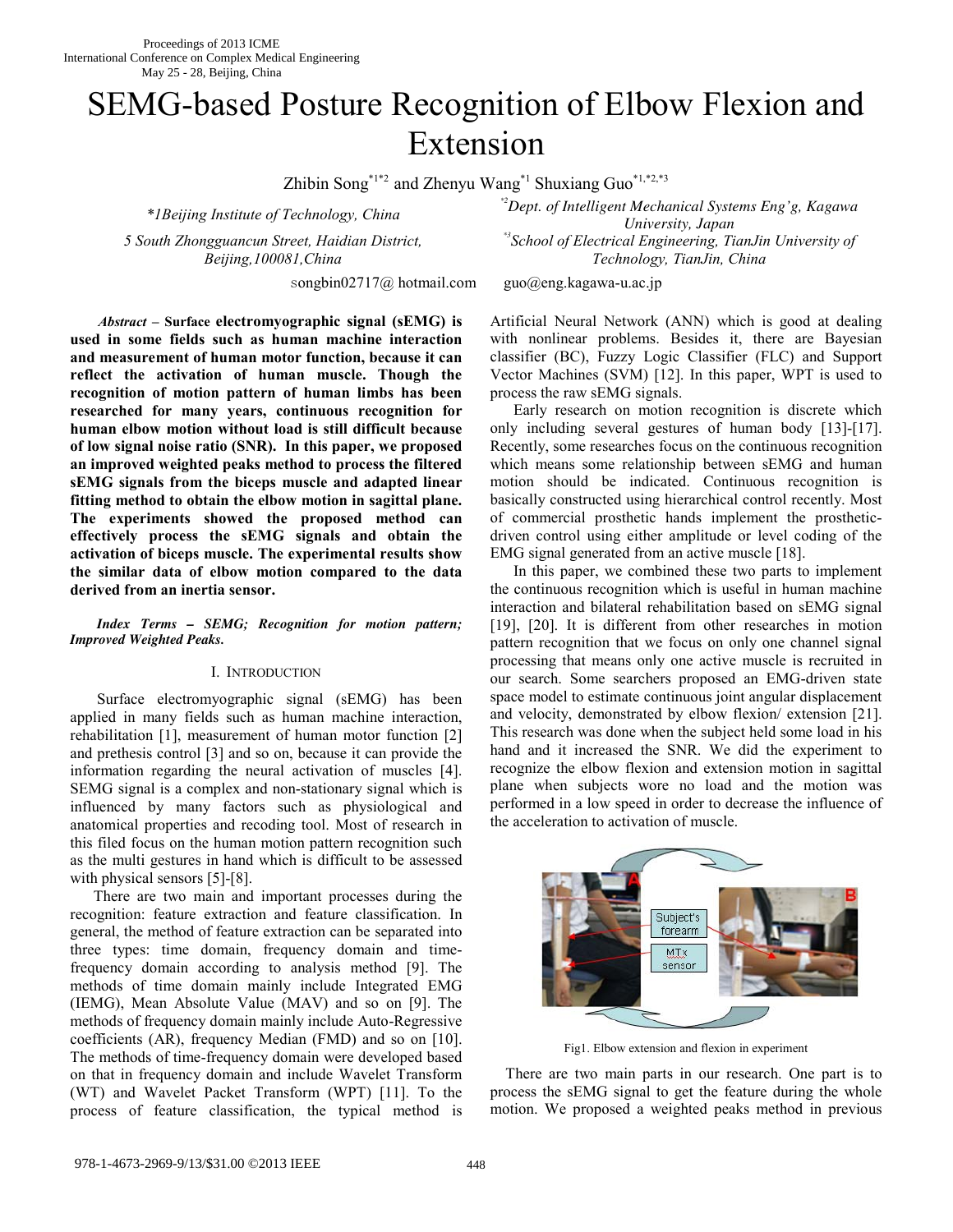research [22] and in this paper, we improved it to make the feature more effective. The second part is to map the feature vector to the motion in sagittal plane that is detected by using an inertia sensor. The first section introduces the research background about the sEMG signals; the second section shows the research methodology including the experimental approaches and experimental procedure. The third part shows the experimental results and last part shows the conclusions.

#### II. METHODOLOGY

Though the elbow flexion and extension performed in the sagittal plane involved biceps muscle, triceps and other muscles, it is simpler to analyze this motion on the sagittal plane with upper arm relaxed, because the main active muscle is biceps muscle. Therefore, it is easier to obtain the relationship between muscle activation and human body motion. The motion was performed from status A (Fig. 1) to status B and range of motion is about 90 degree. The motion is required to be done three times in one experiment.

# *A. SEMG signal acquisition and experiments*

The sEMG signals were acquired by using the bipolar surface electrodes with 12mm in diameter, located 18mm apart, and the sampling rate is 1000Hz (Fig 2). The electrodes are reusable and they are adhered to biceps muscles and a reference electrode is adhered to body where no muscles exist as ground signal. The sampling data were pre-processed with a commercial sEMG acquisition and filter device (Oisaka Electronic Device Ltd. Japan.) with 8 channels. In order to have a good skin contact with the electrodes, the subject's skin was shaved and cleaned with an alcohol swab. Fig. 3 shows the recorded raw sEMG signal from a subject's biceps muscle. The window length of sEMG samples was set to 256 ms for the real-time requirement in engineering application.

Four subjects (healthy students in our lab) are invited to participate in this experiment. They are required to perform the elbow flexion and extension for ten times shown in Fig.1. The angle of forearm is detected via an inertia sensor. SEMG recorded is processed through Matlab software.



Personal-EMG

Fig2. Experimental setup of sEMG acquisition

**GND** 



#### *B. Wavelet Transform Packet (WPT)*

Though the filter box is used to filter the noise in signals, it is inevitable to interlard some noise during sampling. Therefore, Wavelet Packet Transform (WPT) is used to process the original signal firstly. It generates a full wavelet basis decomposition tree. In each scale, not only the approximation signal as in DWT, but also the detail signals are filtered to obtain another two low and high frequency signals.

Given an EMG signal s(t), whose scaling space is assumed as  $U_0^0$ , wavelet packet transform can decompose  $U_0^0$  into small subspaces in dichotomous way, which can be calculated according to (1).

$$
U_{j-1}^n = U_{j}^{2n} \oplus U_{j}^{2n+1}, j \in \mathbb{Z}; n \in \mathbb{Z}_+ \tag{1}
$$

where *j* is the resolution level and  $oplus$  stands for orthogonal decomposition.  $U_{j+1}^n$ ,  $U_{j}^{2n}$  and  $U_{j}^{2n+1}$  are three close spaces corresponding to  $u_n(t)$ ,  $u_{2n}(t)$  and  $u_{2n+1}(t)$ .  $u_n(t)$  satisfies the following (2) [20].

$$
\begin{cases}\n u_{2n}(t) = \sqrt{2} \sum_{k \in \mathbb{Z}} h(k) u_n(2t - k) \\
u_{2n+1}(t) = \sqrt{2} \sum_{k \in \mathbb{Z}} g(k) u_n(2t - k)\n\end{cases}
$$
\n(2)

where the function  $u_0(t)$  can be identified with the scaling function  $\varphi$  and  $u_1(t)$  with the mother wavelet  $\psi$ .  $h(k)$  and  $g(k)$  are the coefficients of the low-pass and the high-pass filters respectively. The sub-signal at  $U_{i}^{n}$ , the nth subspace on the jth level, can be reconstructed by (3).

$$
s_{j}^{n}(t) = \sum_{k} D_{k}^{j,n} \psi_{j,k}(t), k \in Z \qquad (3)
$$

where  $\psi_{i,k}(t)$  is the wavelet function,  $D_k^{j,n}$  was the wavelet packet coefficients at  $U_i^{n-1}$ , which can be calculated by  $(4)$ .

$$
D_k^{\ j,n} = \int_{-\infty}^{\infty} s(t) \psi_{j,k}(t) dt \qquad (4)
$$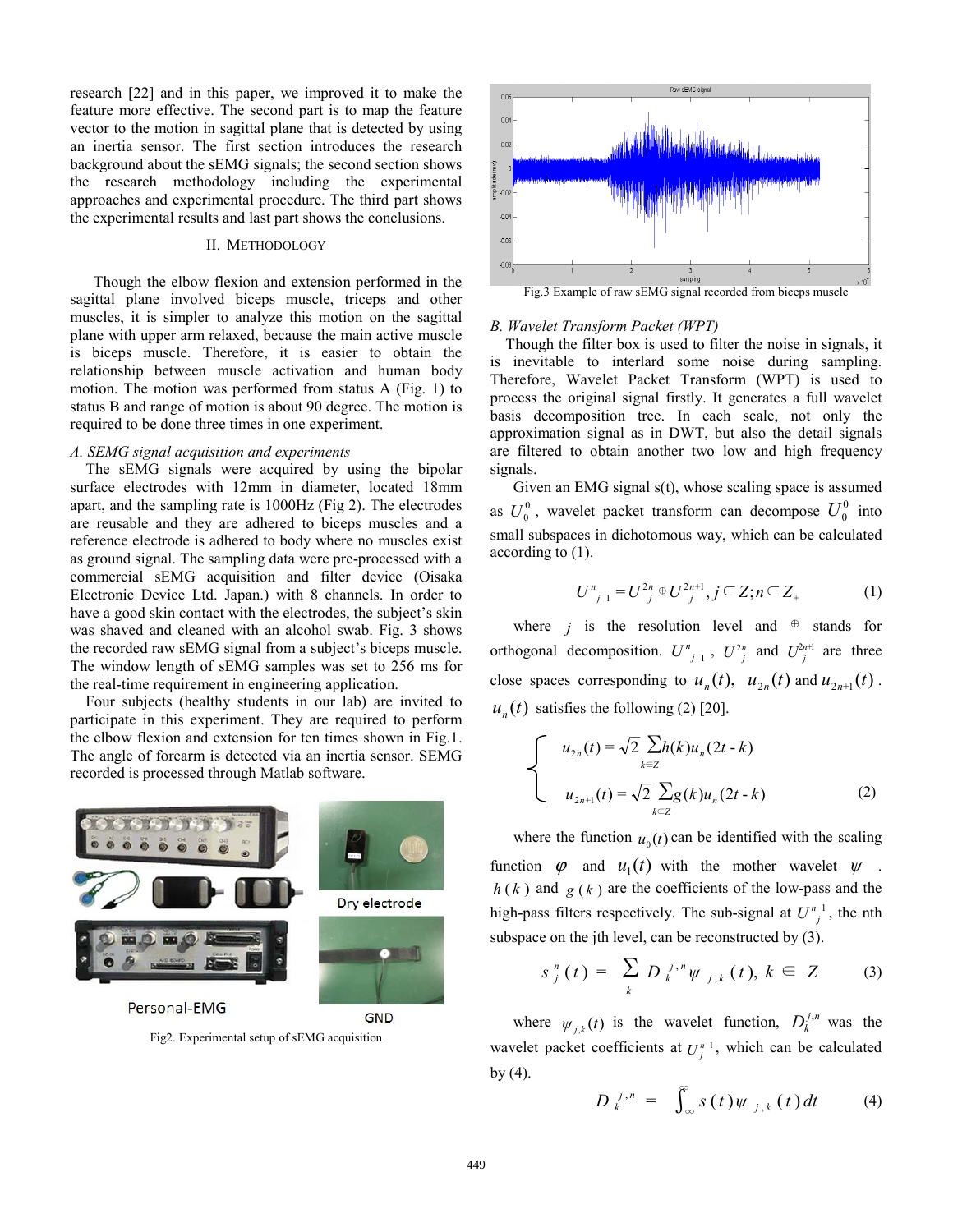

In this research, we chose Daubechies 2 and decomposition raw sEMG signal to the forth level. The reconstructed wavelet signals obtained by (4) are analyzed. The figure 4 shows the reconstructed sEMG signal processed by WPT in node 4.0. WPT generates a high-dimension feature vector. Some researches proposed lots of methods to reduce the dimension to save the calculation cost such as principle component analysis (PCA) and a self-organizing feature map (SOFM) [23]. In this paper, the most effective feature vectors are selected rather than all of vectors, namely the node 4.0, because the effective component of sEMG signals distribute in low frequency domain.

#### *C. Weighted peaks method*

The reconstructed sEMG signals processed by WPT have the different frequency in different nodes; therefore, the amount of peaks obtained in different nodes is different. First, zero crossing is used to find where the peak exists.

$$
\bullet \quad \text{Zero crossing (ZC)}
$$

$$
ZC = \sum_{n=1}^{N-1} \text{sgn}(s_n \times s_{n+1}) \cap |s_n - s_{n+1}| \geq \text{threshold}
$$
 (7)  
where sgn(x)=
$$
\begin{cases} 1, & \text{if } x < 0 \\ 0, & \text{otherwise} \end{cases}
$$
; threshold equals zero.

All the reconstructed sEMG signals of zero crossing are saved to obtain peaks and valleys among them.

Trend acquisition with weighted peaks

If 
$$
\max(s_{zc(i)} : s_{zc(i+1)}) + \min(s_{zc(i)} : s_{zc(i+1)}) \ge 0
$$
  

$$
P(i) = \max(s_{zc(i)} : s_{zc(i+1)})
$$
(8)

else if  $\max(s_{zc(i)} : s_{zc(i+1)}) + \min(s_{zc(i)} : s_{zc(i+1)})$  < 0

$$
P(i) = (-1) \times \min(s_{zc(i)} : s_{zc(i+1)})
$$
\n(9)

where  $S_{zc(i)}$  is the reconstructed sEMG signal of zero crossing;

 $P(i)$  is the peaks or valleys between the data of zero crossing and valleys is transformed into positive number.



According to the signals in Fig.5, it is not difficult to find that, the higher peaks reflect the trend of motion more than the lower peaks, therefore, the method of weighted peaks is proposed to increase the component of higher peak and decrease the component of lower peak to obtain the feature near to the motion of subject's forearm. In (10), the parameter of weighted peaks is set as 3 according to many times experiments. The figure 6 shows the results of weighted peaks using the values of figure 5.

$$
P(i+1) = \frac{1-n}{n}P(i) + \frac{1}{n}P(i+1)
$$
 (10)

 $\bigcap$  3,  $P(i+1) < P(i)$ Where  $n=$   $\uparrow$  1,  $P(i+1) = P(i)$  $1/3, P(i+1) > P(i)$ 

#### *D. linear map from the sEMG to motion*

 In this experiment, the subject was required to perform the elbow flexion and extension with his upper arm relaxed in the sagittal plane in a low and constant speed. The activation of biceps muscle is considered to be proportional to the motion of subject's forearm. Therefore, we adapted a simple proportional fitting line to map the weighted peaks of sEMG signals to the motion.

$$
M(i) = aP(i) + b \tag{11}
$$

The least square method was used to obtain the parameter a and b. Based on ten times experiments, average of a is 710 and value of b is -43.

### III. EXPERIMENTS AND RESULTS

 In this paper, four subjects were required to perform the elbow flexion and extension in sagittal plane with their upper arms relaxed. One experiment consists of three times elbow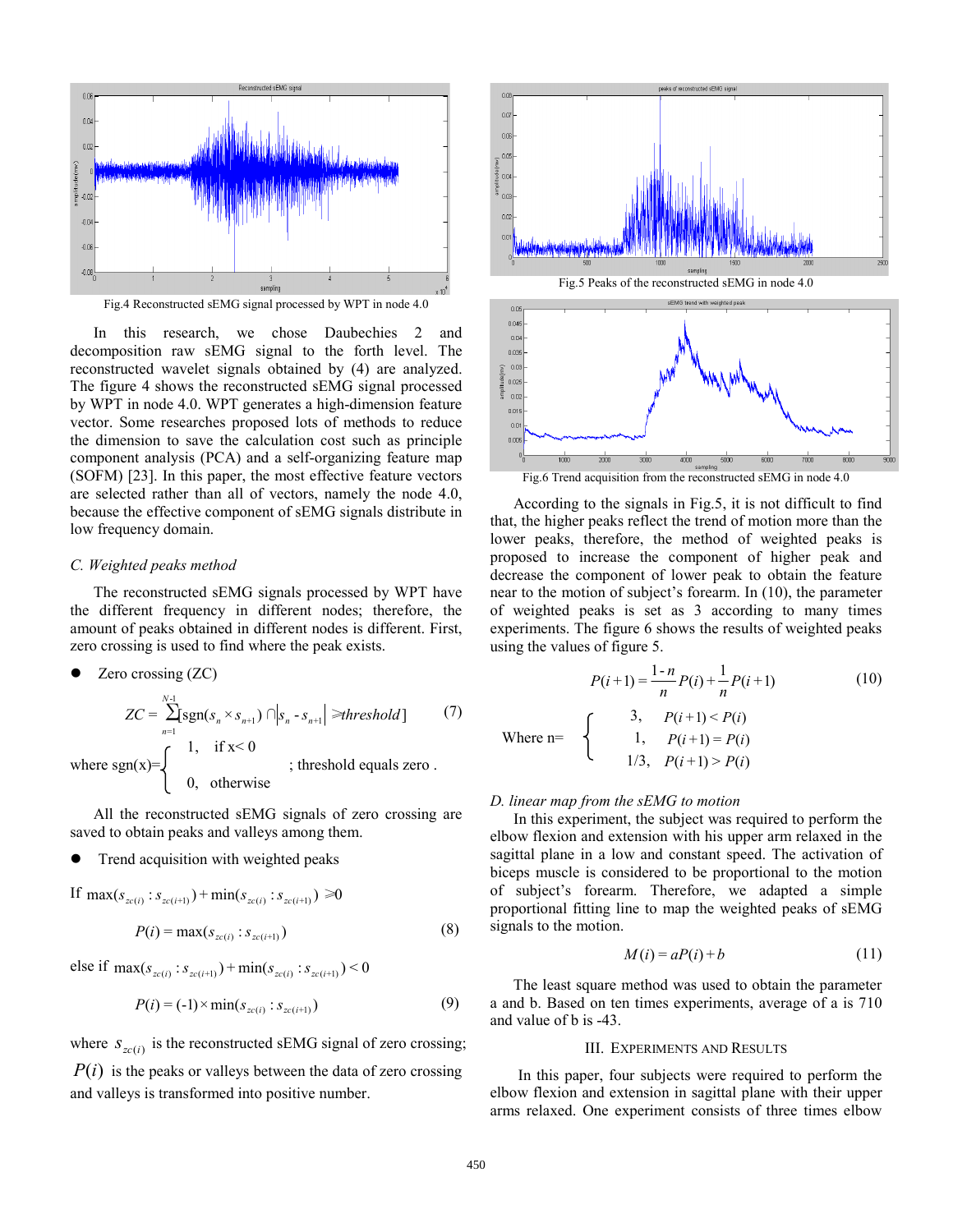flexion and extension. Each subject was required to perform ten times experiments. After once experiment, the subject was allowed to rest for one minute. The rational angle of forearm is about 90 degree in the sagittal plane from posture that forearm is vertical to the ground to the posture that forearm is parallel to horizontal plane. In figure 7 the vertical axis stands for the angle of forearm and it is easy to understand subject A performed elbow flexion and extension three times during the status A and status B (shown in Fig.1). The blue curve means the rational angle of forearm detected by using the inertia sensor. The red curve stands for the rational angle obtained by using the proposed method. Because the subjects perform the elbow flexion and extension from 0 degree to 90 degree, we did the simple processing that limits the minimum values of predicted results.

Fig.8 shows typical experimental results from subject B. Subject B obtained better prediction for continuous posture of elbow flexion and extension in the first time. The other two times performance did not obtain good prediction due to the unstable sEMG signals. It is also indicated that it is difficult to predict the continuous posture for upper limb with weak sEMG signals.

Table I shows the average errors between detected angles and predicted angles for four subjects for ten times experiments, which indicated that the proposed method can predict the elbow flexion and extension in the sagittal plane at a certain degree. Subject A got the best prediction efficacy among all of subjects



Fig.8 The typical experimental result for subject B Table.I Average errors between detected motion and predicted motion

| Subject | Average errors(deg) |
|---------|---------------------|
|         | 7.4( $\pm$ 1.4)     |
| R       | $9.1 (\pm 2.1)$     |
|         | $8.2(\pm 1.9)$      |
|         | $9.4(\pm 2.6.)$     |

# IV. CONCLUSIONS

 In this paper, we focused on the relationship between surface EMG from the bieceps muscle to the motion of elbow flexion and extension on sagittal plane. This work can recognize the continuous posture of forearm on sagittal plane with subject's upper arm relaxed. WPT was used to process the raw sEMG signals for its good filter efficacy. The proposed weighted peaks method was used to obtain the signals where the higher amplitude signals got higher weight and lower amplitude signals got lower weight, so that the obtained signals reflect the activation of muscle smoothly. Last, linear equation was used to map the processed sEMG to human motion. Four subjects participated in experiments and the results show the proposed method can obtain the effective mapping relationship between sEMG and the flexion and extension on sagittal plane. Some higher errors for prediction existed, which indicated it was difficult to predict the continuous posture of forearm on sagittal plane accurately because the weak sEMG signals are unstable. In the future, we will focus on the rehabilitation application based on this work.

#### **REFERENCES**

- [1] Zhibin Song, Shuxiang Guo and Yili Fu, "Development of an upper extremity motor function rehabilitation system and an assessment system," *International Journal of Mechatronics and Automation*, Vol. 1, No. 1, pp. 19-28. 2011.
- [2] M Hallett, B T Shahani and R R Young "EMG analysis of stereotyped voluntary movements in man," *Journal of Neurology, Neurosurgery, and Psychiatry*, , 38, pp. 1154-962. 1975.
- [3] Pradeep Shenoy\_, Kai J. Miller, Beau Crawford, and Rajesh P. N. Rao. "Online Electromyographic Control of a Robotic Prosthesis." IEEE TRANSACTIONS ON BIOMEDICAL ENGINEERING, VOL. 55, NO. 3, pp.1128- 1135. 2008.
- [4] Mahdi Khezri and Mehran Jahed, "Real-time intelligent pattern recognition algorithm for surface EMG signals," *BioMedical Engineering Online*, 2007.6:45.
- [5] Kevin R. Wheeler, Mindy H. Chang, and Kevin H. Knuth. "Gesture Based Control and EMG Decomposition". *IEEE TRANSACTIONS ON SYSTEMS, MAN, AND CYBERNETICS*, VOL. 1, NO. 11, pp. 1-12. 2005
- [6] Siddharth S. Rautaray. "Real Time Multiple Hand Gesture Recognition System for Human Computer Interaction." *I.J. Intelligent Systems and Applications*, pp.56-64, 5, 2012.
- [7] Ganesh R. Naik1,2, Hans Weghorn Dinesh K. Kumar, Vijay P. Singh Marimuthu Palaniswami. "Real-time Hand Gesture Identification for Human Computer Interaction based on ICA of Surface Electromyogram." International Conference Interfaces and Human Computer Interaction pp.83-90. 2007.
- [8] Xiang Chen, Xu Zhang, Zhang-Yan Zhao, Ji-Hai Yang, Lantz, V., Kong-Qiao Wang, 2007. "Hand Gesture Recognition Research Based on Surface EMG Sensors and 2D-accelerometers," *11th IEEE International Symposium on Wearable Computers*, pp. 11 – 14. 2007
- [9] M. Zecca, S. Micera, MC Carrozza, and P. Dario. "Control of multifunctional prosthetic hands by processing the electromyographic signal." *Critical Reviews in Biomedical Engineering*, Vol. 30(4), pp.459-468, 2002.